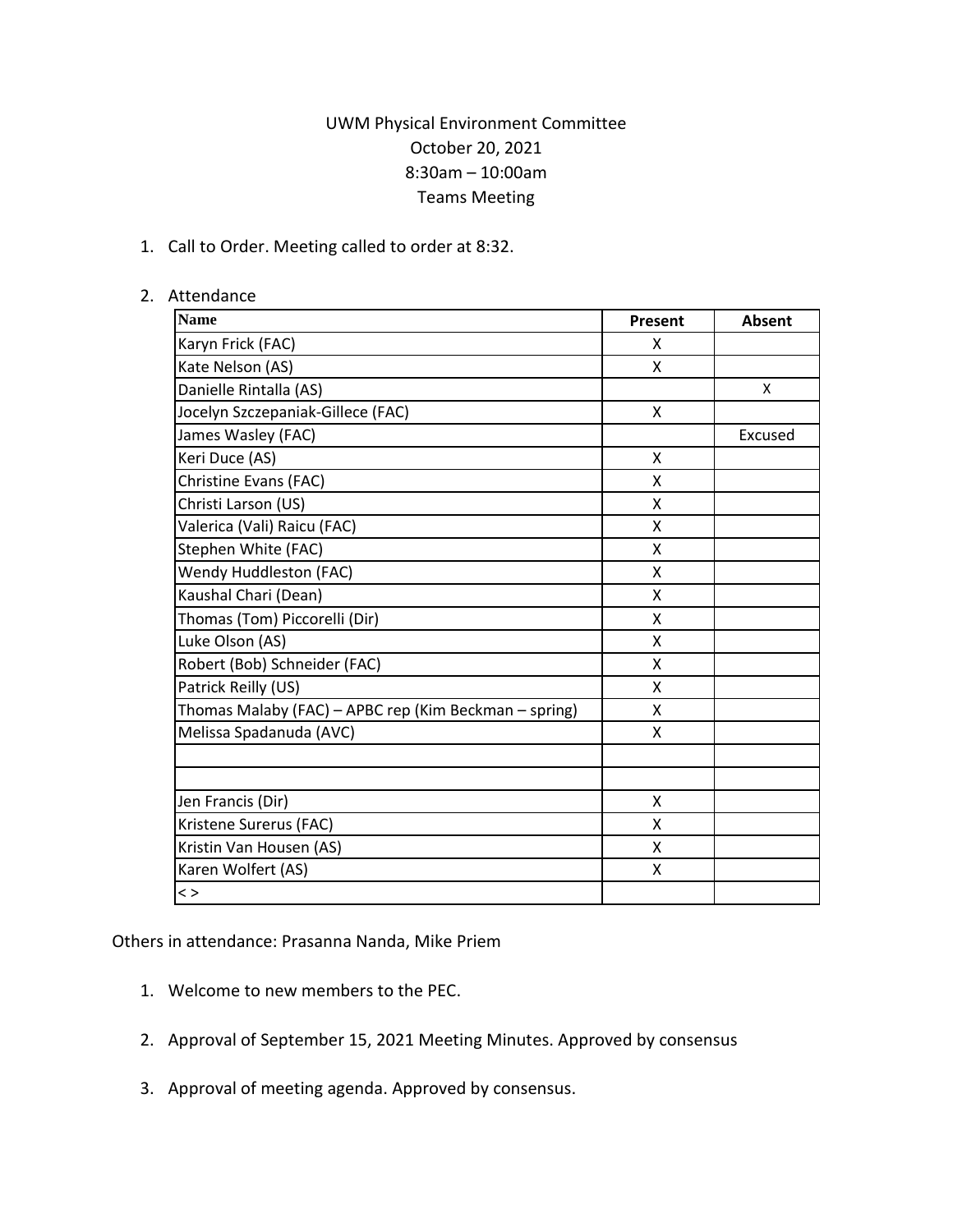- 4. Establish membership of sub-committees
	- a. Campus Facility Naming subcommittee
		- i. Term ending 2024 (2 Faculty, 1 Academic Staff)
			- 1. Christine Evans (FAC; Chair)\*\*\*
			- 2. Jocelyn Szczepaniak-Gillece (FAC)\*\*\*
			- 3. Tom Piccorelli (AS)
		- ii. Term ending 2023 (2 Faculty, 1 University Staff)
			- 1. Luke Olson (AS)
			- 2. Kaushal Chari (Dean, FAC)
			- 3. Karyn Frick (FAC)
		- iii. Ex-officio (serves by virtue of office)
			- 1. Keri Duce
			- 2. Adam Schemm
			- 3. Tammy Haberman
	- b. Transportation Sub-committee
		- i. Existing members
			- 1. Joceyln Szczepaniak-Gillece\*\*\*
			- 2. Stephen White (Chair)
			- 3. Christine Evans\*\*\*
			- 4. Val Raicu will join the committee to replace JSG.
			- 5. Thomas Malaby (fall) will join the committee this semester to replace CE. Will re-visit faculty participation in the spring.
		- ii. Needed members (1 Faculty, 1 University Staff, 1 Academic Staff)
			- 1. Robert (Bob) Schneider (FAC)
			- 2. Patrick Reilly (US)
			- 3. Kate Nelson (AS)
		- iii. Ex-officio members
			- 1. Alyssa Conrardy
			- 2. Prasanna Nanda
			- 3. Melissa Spadanuda
			- 4. Andy Thimmesch
- 5. Old Business
	- a. Creation of intentional "recovery" spaces to ease and support UWM community members in their return to campus (Adam Jussel). Deferred to November as two spaces are currently being built out.
- 6. New Business